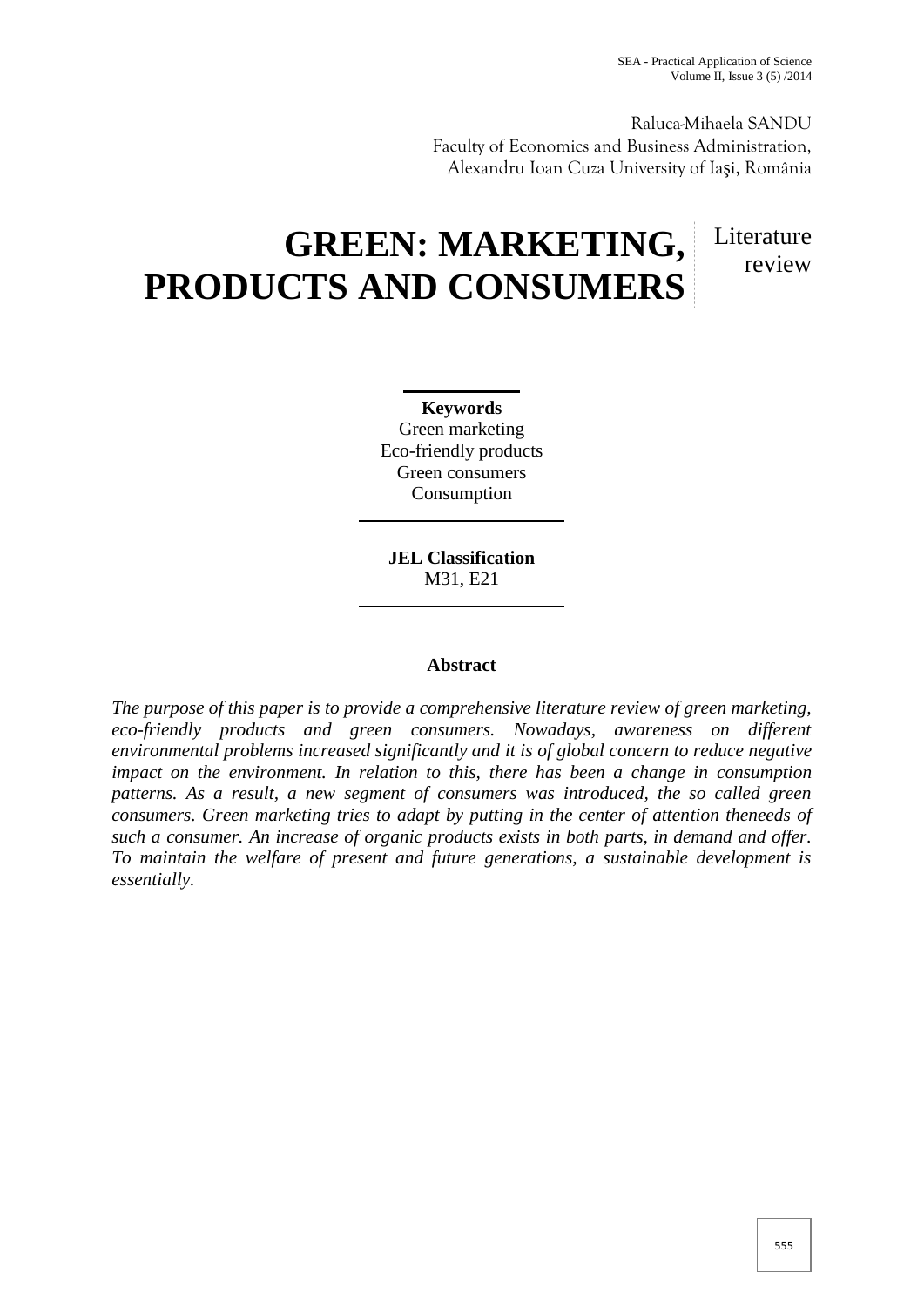## **INTRODUCTION**

In recent years, on the global agenda the environmental issues appeared in the foreground. As consumers take in consideration the future of the world, in consequence, most of them prefer eco-friendly products (Boztepe, 2012). In other words, it can be stated that consumers have a significant attraction for green products. It is in the public's attention the environment deterioration determined by over consumption of natural resources (Mei et al, 2012). This is the reason why companies also focus on including into their activities environment protection with the main objectives: satisfying customer's needs, protecting consumer rights and giving poof of social responsibility.

Green marketing has developed especially in the modern market.Many studies have been conducted to define what "green" exactly refers to. Still, the concept remained ambiguous. Therefore, the purpose of this paper is to provide a comprehensive literature review of green marketing, eco-friendly products and green consumers.

#### **GREEN MARKETING**

Yakup and Sevil (2011) mention that the beginning of the 1980s wasmarked by ecological problems as for example:global warming, greenhouse effect, pollution, and climate changes and these are directly related to industrial environment. All these phenomena will continue to have an impact on human's activities.

In literature, a distinct part is dedicated to the problems of green marketing (Grundey and Zaharia, 2008).

Taking a retrospective look, it can be observed that the term "green marketing" was revealed in the late 1980s and early 1990s. The first workshop on "Ecological Marketing" took place in Austin (Texas), in 1975 and was heldby The American Marketing Association (AMA). In consequence appreared one of the first books on green marketing, with the identical name as the workshop: "Ecological Marketing" .

According to Polonsky (1994, p.4), *"green or environmental marketing consists of all activities designed to generate and facilitate any exchanges intended to satisfy human needs or wants, such that the satisfaction of these needs and wants occurs with minimal detrimental impact on the natural environment".*

Another definition is given by Nandini and Deshpande (2011), who affirm that green marketing consists in developing and promoting products and services that satisfy customer want and need for quality, performance, affordable price and convenience without having a detrimental input on the environment.

Peattie Ken (2001) describes in "Towards Sustainability: The Third Age of Green Marketing"

the evolution of this process, as consisting of three stages. During the first stage named "Ecological green marketing", marketing activities concentrated on finding solutions for environmental problems. The second stage was "Environmental green marketing" and the focus shifted on clean technology that involved designing of innovative new products, which take care of pollution and waste issues. The third stage was "Sustainable green marketing", which was visible in the late 1990s and early 2000.

Nowadays, the American Marketing Association (AMA) divides the definition of green marketing in three aspects: as *"the marketing of products that are presumed to be environmentally safe"* (retailing definition), as *"the development and marketing of products designed to minimize negative effects on the physical environment or to improve its quality"* (social marketing definition) and also as *"the efforts by organizations to produce, promote, package, and reclaim products in a manner that is sensitive or responsive to ecological concerns"* (environment definition) (Morel and Kwakye, 2012).

Grant (2007) has suggested that the primary objective of green marketing is to educate and make people willing to go green, because it has an influence on changing the lifestyle and behaviour of potential consumers.

Studies on green marketing have focused mainly on developed countries. At the same time, developing countries have not been focused perfectly (Yazdanifard and Mercy, 2011).

Studies observed that the concept "green marketing" has also synonyms, such as: environmental marketing, ecological marketing, sustainable marketing or responsible marketing.

The traditional marketing mix or the 4 P's is applied also in the case of green products. The green marketing mix *"preserves environmental resources and at the same time deliver value added products and services"* (Datta and Ishaswini, 2011, p. 126).

Refering to the first element of green marketing mix- *Product*- the producer should offer products that do not have a neggative impact on the environment, on the contrary, to protect it. Consumers are influenced by the labeling that guaratees that the products meet the green standards. Green product possesses the characteristic that it does not make damages to the environment. (Ranai Kordshouli and Yari Bouzanjani, 2012).

After consumption, in order to improve environmental performance of the product, applying some concepts of 5R in product development is advantageous. The 5Rs consist in: repairing, reconditioning, reusing, recycling and remanufacturing (Peattie, 2009).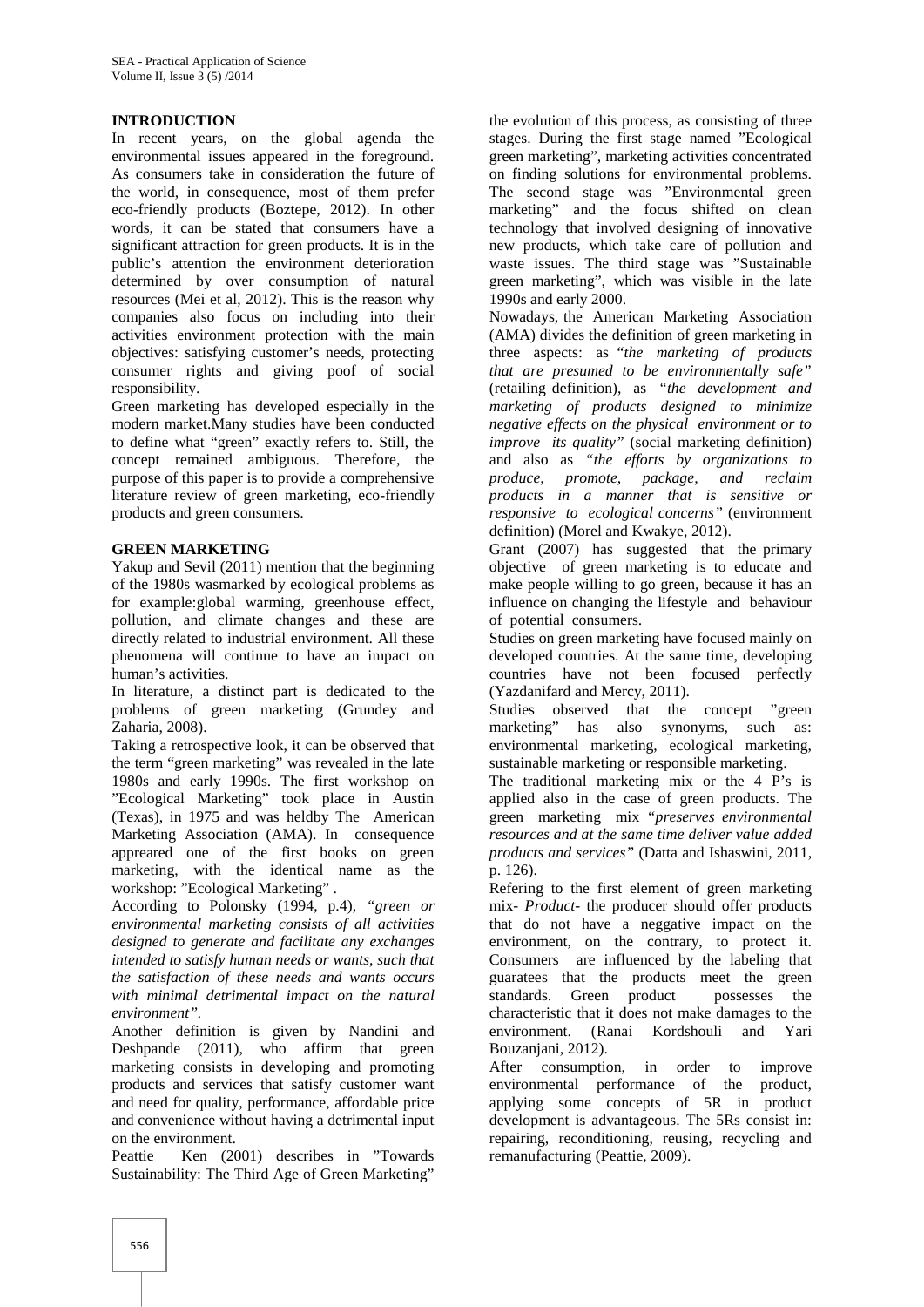A crucial variable of the marketing mix is the *Price*, which is perceived to be relatively higher than the conventional products, because of products' benefits. Even green consumers tend to be price-sensitive, imposing a limit beyond which they will not pass (Chang, 2011).This value may be due to improved performance, function, design, visual appeal, or taste. Green marketing should take all these facts into consideration while charging a premium price (Thulasimani, 2012). If the displayed price to the customer includes social and environmental expenses and the customer is willing to pay such price, manufacturers will be embolden to create more sustainability (Durning, 2011). Green price should be reasonable and competitive (Abzari et al., 2013, p. 645).

Another key element of the green marketing mix is the *Promotion.* Greenadvertisement allows consumers to obtain information about green products, this is why companies should focus more on "green advertising" having as target groups: green customers and traditional customers (who are not eco-friendly products users). In addition to this, companies should also have a large range of promotional tools like: schemes, coupons, offers and premium to favorable response of the consumers in buying ecofriendly products. (Manjunath and Manjunath, 2013).

Sharma (2011) noticed that there are three directions that green advertisement should follow: at the beginning of the advertisement educational content should appear, then it should focus on the concern for the environment, after the accent is on the fact that firms have modified the procedures of production with the goal of promoting a green lifestyle and finally, the advertisement points a firm's image of environmental responsibility.Consumers in general like to identify themselves with companies that are environmental stewards.

Thulasimani (2012) observed that green advertising is divided intothree categories: (1) ads refering to the relationship between a product service and the bio-physical environment; (2) ads that promote a green lifestyle by focusing on a product or service; (3) those that present a corporate image of environmental responsibility.

In green promotion a list of ethical and legal guidelines should be followed, for example: the advertised advantage has a positive influence, for instance it decreases air pollution; determine special advantages of the product in terms of the characteristics related to improving of the environmental status; shows specific data concernig product's advantages, for example specify the percentage and nature of the recycled product; provide conditions which make comparison possible for the customer; define all technical terms and explain environmental advantages because the piece of information that

consumers know about environmental issues is little (Wong and Stoneman, 2009).

The last, but not least element is *Plasament.*

Green distribution refers to all the activities about monitoring and raising environmental aspect in company's demand chain. Its attempts include collaboration with network partners for re-fostering the product or waste disposal adjustments and customer's assurance of possibility of recycling the recyclable materials (Constantinos et al., 2012).

Some directions that can be considered by all corporations regarding distribution and transportation are as it follows: (1) developing of centralized distribution method that creates environmental advantages such as decreased movement of vehicles and reduction of shipments; (2) compiling a suitable policy and purpose to decrease the pollution of vehicles which distribute the products; (3) analysis of costs and utility for feasibility study of the recycling system of wastes and packaging; (4) enhancement of environmental awareness both in the corporation and among the parties to the transportation contract (Abzari et al., 2013, p. 646).

Chitra (2007, p. 174) identified green marketing mixas*"product, price, place, promotion, process, people and physical distribution".* Each variable is explained."Product"refers toa healthy consumption, "Price" represents the value of the product or service, "Place" is products' attainability, the "Promotion" means focusing on the eco-friendly products' promotion and "Physical Distribution" involves storage. "People" consists in employees and customers that should have an eco-mentality in production and consumption.

Green marketing has been developing because even if the human wants are unlimited the and artificial resources are limited (Kumar, 2010, p. 59).

The participants that need to understand the green marketing are: consumers, governments, companies with recognized environmental reputations, companies highly dependent on scarce human capital, companies with low market power, companies operating in highly regulated industries, companies dependent on natural resources (Manjunatah, 2013).

Companies believe that implementing a green supply chain, green products design, packaging, pricing and promotion can only lead to advantages for society and environment; thus, it has taken priority over traditional marketing initiatives. (Kar Yan and Yazdanifard, 2014)

The global market of green marketing is said to reach \$ 3.5 trillion by the year 2017, according to a report conducted by Global Industry Analysts Inc. of 2013. (Mitra, 2014)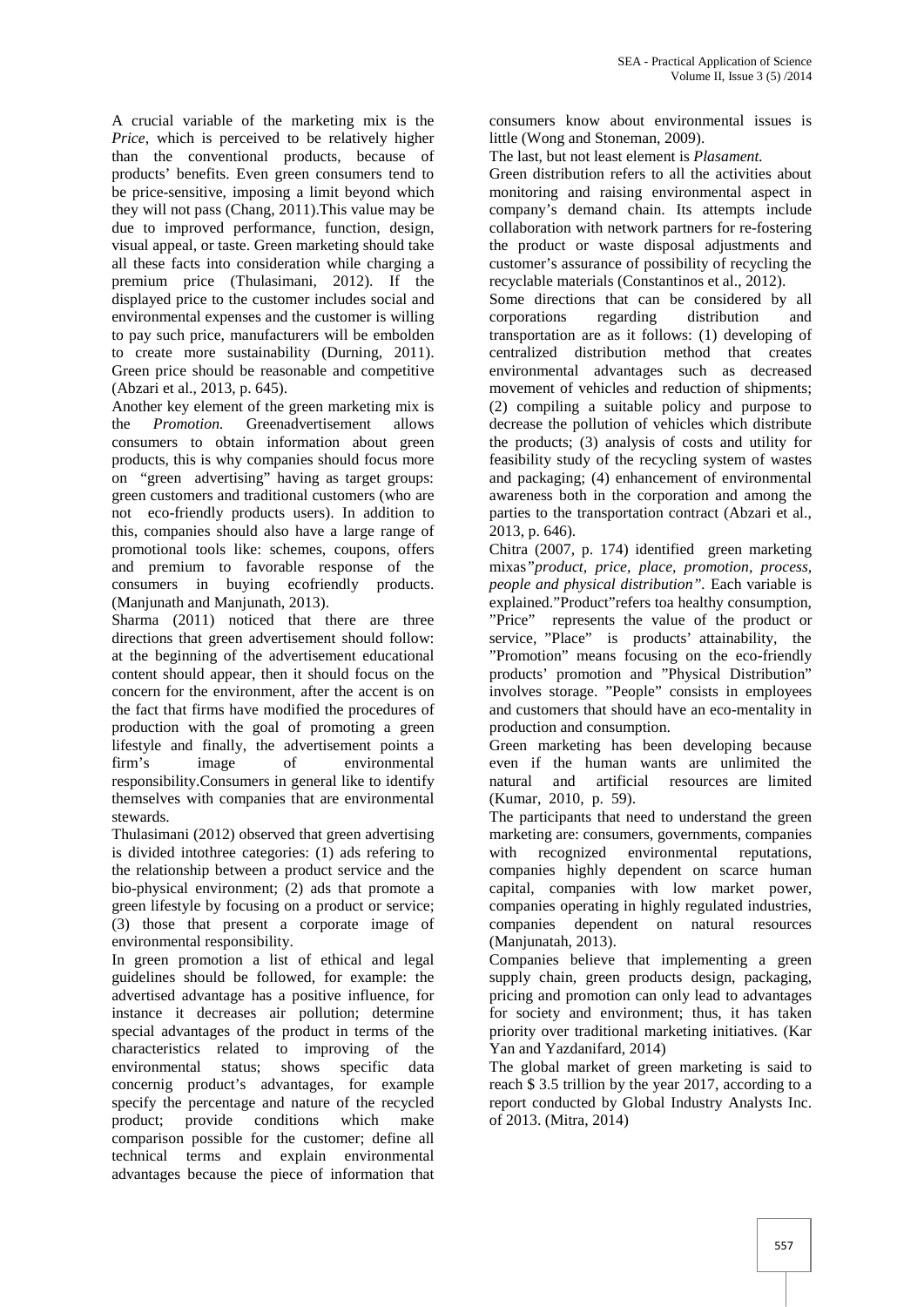### **GREEN PRODUCTS**

Between 1980 and 1990, a trend in "green products" appeared, and this type of niche products occupied a distinct place in the market. But only at the beginning of the  $21<sup>st</sup>$ century, marked with global warming and natural resource depletion, "green" started influencing the practices of product manufacturers. (Air Quality Sciences, 2010)

A short evolution of green product's definition is necessary. In 1975, Herberger Jr. defined green product as having ecology appeal: among the product's characteristics itsviability with the environment is recognizable, understandable and marketable.Weber (1991) argued that green products are the ones claiming to be environmentally friendly and biodegradable. Mebratu (2001) claims that a green product possesses environmental procurement: systematically building environmental considerations into day-to-day procurement decision-making and operations.

Recent definitions are also relevant. In a study ofPickett-Baker and Ozaki (2008), they sustain the idea that defining environmentally sustainable products is a complex process. In a strict sense, there is no such thing as a truly sustainable or green product, as all products bought, owned, used and discarded in everyday lives will have negative environmental impacts at some stage in their life cycles.

Albino et al.(2009) agree with the fact that the green product is designed to minimize its environmental impacts during its whole life-cycle. In particular, nonrenewable resource use is minimized, toxic materials are avoided and renewable resource use takes place in accordance with their rate of replenishment.

The Organisation for Economic Cooperation and Development(OECD) argues that green products are the ones produced without non-toxic chemicals or are recyclable, reusable, bio-degradable or having eco-friendly packaging and with low detrimental environmental impact at all stages of its life-cycle with the long term goal of preservation of natural environment (OECD, 2009).

Pavan (2010) has a similar definition for green product, as incorporating the following<br>characteristics: original grown; recycle. characteristics: original grown; recycle, reusableand biodegradable;with natural ingredients;possesses recycled content, non-toxic chemical; does not harm or pollute the environment; it is not tested on animals and have eco-friendly packaging i.e. reusable, refillable containers and other.

A study based on a sample of 26,500 European respondents made in April 2009 demonstrated that more than 80% of European citizens thought that a product's impact on the environment is an important element when deciding which products to buy(Flash Eurobarometer 256 – The Gallup Organisation, 2009).

An important question that comes to one's mind is what is the difference between green product, organic product, eco-product, bio product and natural product. A product is green as long as the design, manufacture, distribution, use and the disposal take in consideration the natural considerationthe environmentand health. The organic product's main characteristic is: without chemical substances. A natural product does not contain additives, as preservatives orartificial colors. The bio product was not genetically modified or exposed to andwhichwere not usedpesticides,fertilizers orsynthetic hormones. The eco-product is the result of discharging of all the artificial preservatives, coloring, irradiation, synthetic pesticides, fungicides, fumigants sweeping agents and growth hormones.

There is no product that has a zero influence on the environment. But in business, the concepts "green product" and "environmental product" are both used to describe those that strive to protect or enhance the natural environment by conserving resources and minimizing or eliminating the use of toxic agents, pollution, and waste (Maheshwari and Malhotra, 2011).

The concern for environment is displayed in the consumers' purchasing patterns, with consumers increasingly preferring to buy "environmentally friendly products" (Singh, 2011).

The boundaries of the concept "green product" are vague defined, and the literature still does not have a commonly accepted definition(Durif et al., 2010).

#### **GREEN CONSUMERS**

A consumer can be defined nowadays with the slogan "Tell me what you consume so that I should be able to tell you who you Are!" (Ioan et al., 2014).

The effective and efficient use of the natural resources and preservation of it has led to consumers' segments to form green consumerism (Solomon, 2010, p. 401).

Since 1990, The Natural Marketing Institute (NMI), a leading business consultant and marketing research firm, has been doing research in segmenting green consumers. NMI grouped them into five categories. The "LOHAS" group (16%) focuses onprogress in general and in particular, on environment and society issues and premium pricing does not have a major influence in their buying decision. The "Naturalites" group (25%) is characterized by an interest on the environment's protection, but primordially on health. This is the reason why they buy many natural products for personal health and well-being. The "Conventionals" segment (23%) wants a cost effective way to take care of the issues that will sustain. The frequency that the "Drifters" (23%)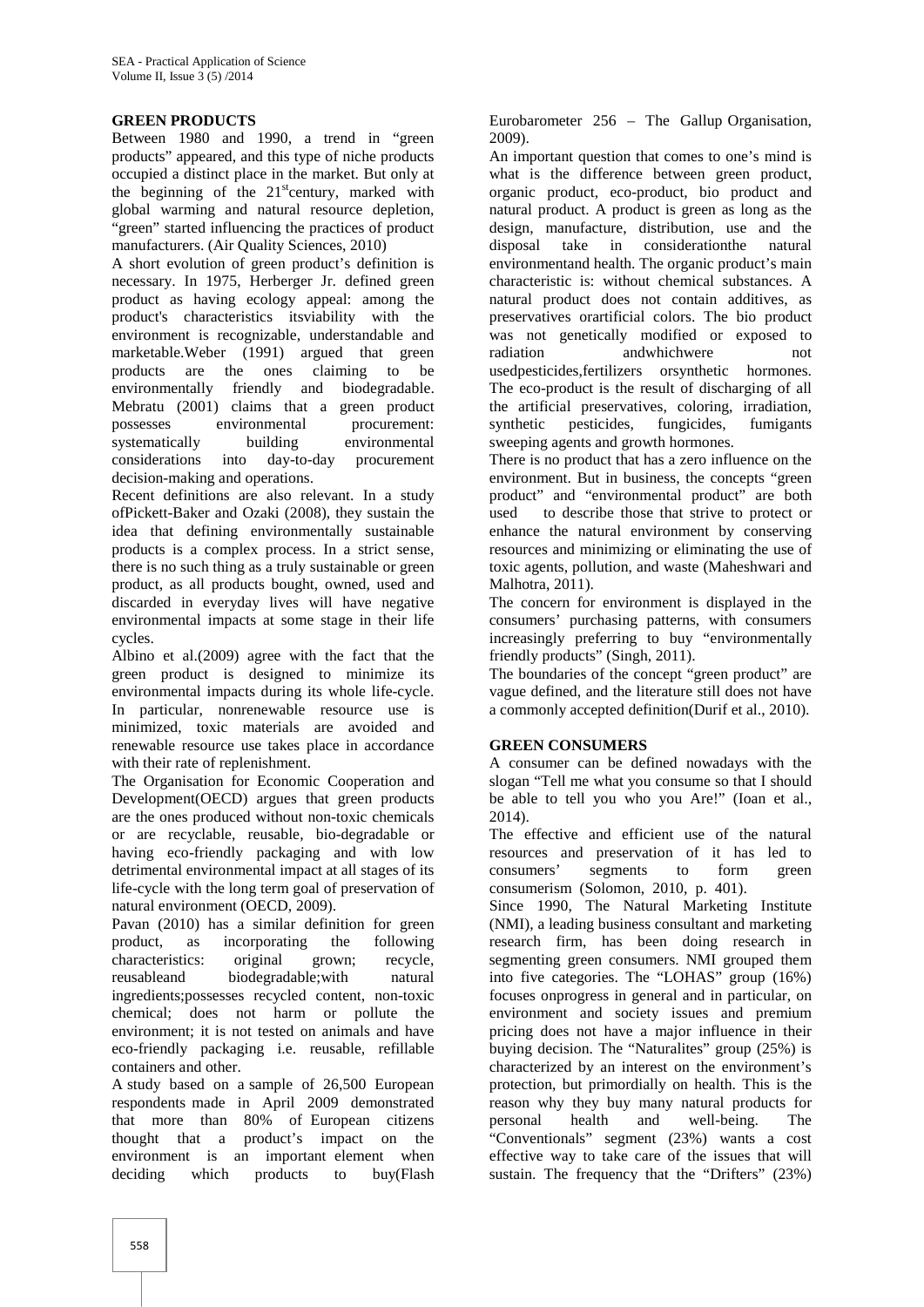make green purchases is not that often, but when they do, it's for a socially acceptable image. The last group is the the "Unconcerned" (14%) who makes purchases taking intoaccount:the price, the value, the quality and the convenience (Molyneaux, 2007).

Awakened by the severity of environmental deterioration, consumers are gradually changing their attitude, behaviour and approach in matters of consumption (Biswas and Roy, 2014). As a result, the green consumers are targeted by the companies. The heightened awareness and changing preferences of consumers is also a driving force that is necessitating the transformation for businesses to become better environmental stewards (Olson, 2009).

As a result of the increasing number of green consumers, marketers are targeting the green segment of the population (Mostafa, 2009).

Following the trend, businesses have reengineered their marketing mix by inserting green elements in their product profiles in order to remain competitive (Chitra, 2007). Consequently, consumers have begun to change their purchasing patterns by preferring "environmentally friendly products" or "green products". The patterns signal a niche market for consumption of green products that is expanding internationally. This marketing trend and resulting consumer purchasing patterns have favoured a new segment of green or ecological consumers (Modi and Patel, 2013).

Most of the studies done tried to measure the environmental consciousness of consumers, man– nature orientation (Paco and Alves, 2013).

#### **GREEN MARKETING AND SUSTAINABLE CONSUMPTION**

It can be stated that green marketing is a constitutive part of sustainability. (Peattie and Carther, 2003).

Eachtime an individual is in the purchase process, his decision influences more or less the sustainable pattern of consumption.

When individuals consider the adoption of sustainable lifestyles, they engage with an increasingly complex decision-making process.

These everyday decisions on practical environmental or ethical solutions often result in trade-offs between conflicting issues and result in a "motivational and practical complexity of green consumption" (Moisander, 2007, p. 404).

The endeavour to understand the sustainable consumption behaviour has become ubiquitous among the academic groups in the recent years (Wang et al., 2013).

In today's world economies must integrate environmental sustainability with economic growth and welfare. The key is doing more with less. The quality of life, the economic growth and the

welfare depend on living within the ecological limits.The pillars involved in sustainable societies are: governments, businesses and citizens, who need to take action. The materials used in products production, the energy needed to use them and the waste they create when obsolete have impact on the environment.

To reach a modern sustainable society on long term, products that do not harm the environment should become standardized in all sectors.

Even if environmental awareness is rising, in general people do not make a connection between their micro consumption patterns and macro problems as for example, climate change. To change these unsustainable directions consumers need to possess information and feel that their actions have a positive impact.

Sustainable patterns of consumption is compulsory for a sustainable development in a world in which population is expected to reach 9,5 billion by the year 2050, and in which nowadays about 1.2 billion people live in very poor conditions. A new shift of consumption patterns is essential for poverty elimination and for protecting the natural resources of the world.

# **CONCLUSIONS**

Green marketing has to confront a lot of challenges<br>because of the lack of because of the lack of auniversallyaccepteddefinition of the concept "green".

The present work contributes by providing a comprehensive literature review of green marketing, eco-friendly products and green consumers. The impact of human action on the environment's quality is visible, so in order to prevent the negative influence on the environment green marketing has to become a norm. Marketers have the duty to make the consumers understand the need for the green products and their advantages in comparison with non-green products, taking into consideration that only by this pro environment attitude future generations will be grateful for our actions.

Consumers, who have the perception that man's relationship with nature is important and it should be equilibrium between each other, make ecologically correct decisions about the products they buy.

As humanity is confronting environmental issues and resources become more and more limited, individualsshould have sustainable patterns of consumption.

For a sustainable polluted free environment it is imperative to implement green marketing by all companies.

# **Acknowledgment**

This work was cofinanced from the European Social Fund through Sectoral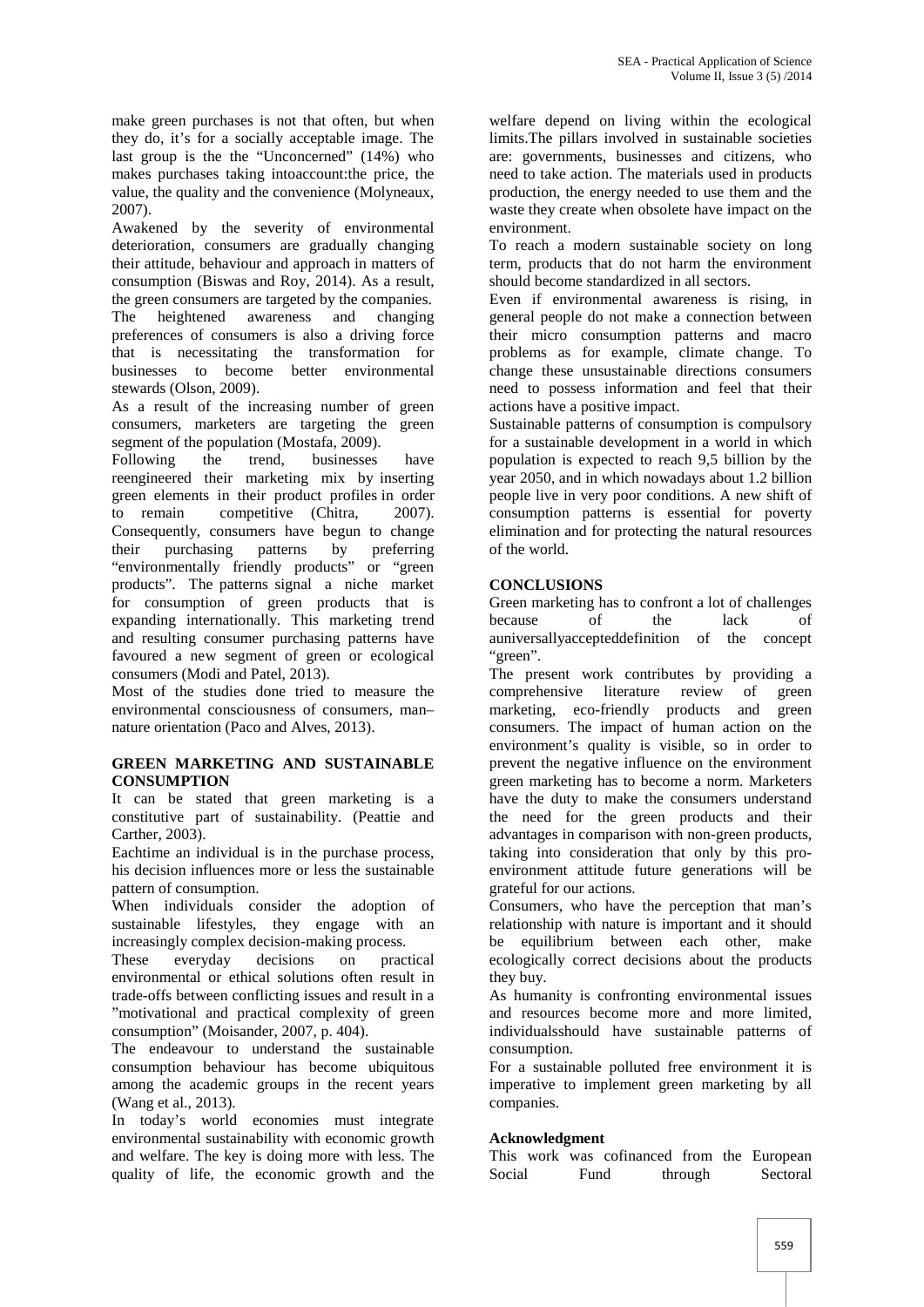OperationalProgramme Human Resources Development 2007-2013, project number POSDRU/159/1.5/S/134197 "Performance and excellence in doctoral and Network Intelligence Studiespostdoctoral research in Romanian economicsscience domain".

#### **Reference list:**

[1]Abzari, M., Shad, .S., A.A.A., Sharbiyani, A.P., Morad (2013).Studying the effect of green marketing mix on market share increase, European Online Journal of Natural and Social Sciences, vol.2, No.3 (s), 641-653

- [2] Air Quality Sciences, Inc. (2010). Defining green products, 1-21
- [3] Biswas, A., Roy, M., (2014), Green products: an exploratory study on the consumer behaviour in emerging economies of the East, Journal of Cleaner Production 1-6
- [4] Boztepe, A., (2012). Green Marketing and Its Impact on Consumer Buying Behavior. European Journal of Economic and Political Studies-5 (1), 5-21
- [5]Chang, C. (2011). Feeling ambivalent about going green – Implication For Green Advertising Processing, Journal of Advertising.Vol. 40, Issue 4, 19-31
- [6] Chitra, K. (2007). In search of the green consumers: A perceptual study. Journal of Services Research, 7(1), 173–191
- [7] Constantinos N. L., Constantine S. K., and Neil A. M. 2012. "Greening" the marketing mix: do firms do it and does it pay off?. Journal of the Academy of Marketing Science, 41(2): 151- 170.
- [8] Datta, S. K., and Ishaswini (2011) Pro environmenatal Concern Influencing Green Buying: A Study on Indian Consumers, International Journal of Business and management,Vol.6, No.6, 124-133
- [9] Durif, F., Boivin, C., Julien, C., (2010). In search of a green product definition, Innovative Marketing, Volume 6, Issue 1, 25-33
- [10] Durning, A.T. (2011). How much is enough? Earthsvan, London
- [11] Flash Eurobarometer 256 The Gallup Organisation (2009). Europeans' attitudes towards the issue of sustainable consumption and production. Analytical report, 1-86
- [12] Grant, J. (2007). The green marketing manifesto. England: John Wiley & Sons Ltd. Book reserved from Malardalen University Library through Inter Library loan
- [13] Grundey, D., Zaharia, R. M. (2008). Sustainable incentives in marketing and strategic greening: the cases of Lithuania and Romania. Technological and Economic Development, 14 (2), 130-143
- [14] Ioan, C., A., Luca, F., A., Sasu, C., (2014). Personal brand marketing, a necessity for the

corporate differentiation in the context of the globalization of society, SEA-Practical Application of Science, vol.II, Issue 1(3), 239- 245

- [15]Kar Yan, Y., Yazdanifard, R. (2014). The concept of green marketing and green product development on consumer buying approach. Global Journal of Commerce& Management Perspective, Vol.3(2):33-38
- [16] Ken, P. (2001). Towards Sustainability: The Third Age of Green Marketing, The Marketing Review**,** Volume 2, Number 2, 129-146(18)
- [17] Kumar, P. D. (2010). Green Marketing: A Start to Environmental Safety. Advances in Management, Vol. 4, no. 12, 59-61
- [18] Maheshwari, A., Malhotra, G., (2011). Green marketing: a study on indian youth, International Journal of Management and Strategy, Vol. II, Issue 3
- [19] Manjunath, G., Manjunath, G., (2013). Green marketing and its implementation in indian business organizations. Asia Pacific Journal of Marketing & Management Review, Vol.2 (7), July, 75-86
- D. (2001). Environmental competitiveness: Green purchasing, International Trade Forum, 2, 11-13
- [21] Mei, O., J., Ling, K., C., Hooi, K., K. (2012). The Antecedents of Green Purchase Intention among Malaysian Consumers, International Conference on Economics, Business Innovation, IPEDR vol.38, IACSIT Press, Singapore, 39-4
- [22] Mitra, D., (2014). A Comparative Study on Green Marketing Effectiveness: A Data Envelopment Approach, Proceedings of the Second International Conference on Global Business, Economics, Finance and Social Sciences, Paper ID: C431, 1-13
- [23] Modi, A.G., Patel, J. D., (2013). Classifying Consumers based upon their Proenvironmental Behaviour: An Empirical Investigation. Asian Academy of Management Journal, Vol. 18, No. 2, 85–104
- [24] Mohamed M. Mostafa. (2009). Shades of green: A psychographic segmentation of the green consumer in Kuwait using self-organizing maps. Expert Systems with Applications 36, 11030–11038
- [25] Moisander J. 2007. Motivational complexity of green consumerism. International Journal of Consumer Studies 31 (4): 404–409.
- [26] Molyneaux, M. (2007). Health and wellness trends and those specific to personal care. Harleysville, PA: The Natural Marketing Institute.
- [27] Morel, M., Kwakye, F., (2012). Green marketing: Consumers' Attitudes towards Eco-friendly Products and Purchase Intention in the Fast Moving Consumer Goods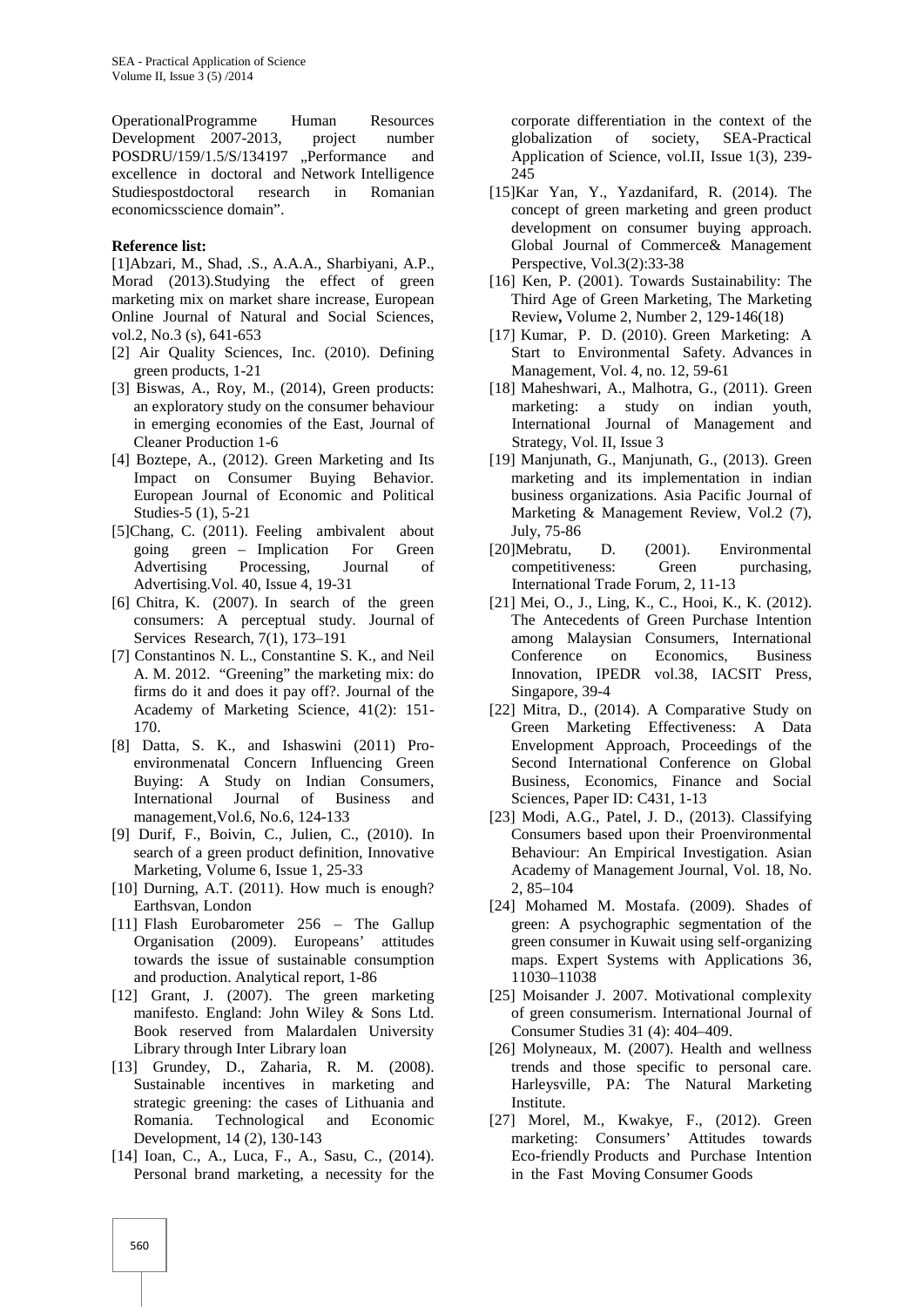- [28] Nandini, M., Deshpande. (2011). A conceptual framework on green marketing- A tool for sustainable development. International Journal of Sales and Marketing Managemet, 1(1), 1-16
- [29] OECD, 2009. Sustainable Manufacturing and Eco-innovation: Towards a Green Economy. Policy Brief<br>
[30] Olson
- Olson, E. G. (2009). Business as environmental steward: the growth of greening. Journal of Business Strategy, 30 (5), 4-13
- [31] Pavan Mishra, P. S. (2010). "Golden Rule of Green Marketing." Green Marketing In India: Emerging Opportunities and Challenges 3: 6
- [32]Peattie, K., (2009). Environmental Marketing Management: Meeting the Green Challenge,Pitman, London
- [33] P e a t t i e , K., C h a r t e r , M. (2003) Green Marketing in M. J. Baker, ed. The Marketing Book, 5th Ed., Butterworth-Heinemann, 726- 756.
- [34]Pickett-Baker, J., R. Ozaki. Pro-environmental products: Marketing influence on consumer purchase decision, Journal of Consumer Marketing, Vol. 25, Number 5, 281-293
- [35] Polonsky, M. J. (1994). "An introduction to green marketing." Electronic Green Journal.
- [36] Ranai Kordshouli, H, Yari Bouzanjani, A. 2012, Analysis of impacts of green marketing mix on consumers' green purchase decision (case study: consumers of dairy products of Pagan Diary Co. in Shiraz). Monthly Journal of Modern Marketing Researches, 1(4): 165-180.
- [37] Sharma, Y. (2011). Changing consumer behavior with respect to green marketing- A case study of consumer durables and retailing. International Journal of Multidisciplinary Research, 1(4).
- [38] Singh, D., P. (2011). Indian Ecological Consumer Market Profile, Global Business Review, 12, 3: 447–457
- [39] Solomon, M. R., G. Bamossy, S. Askegaard, and M. K. Hogg (2010). Consumer Behaviour: A European Perspective. 4th edition. New York: Prentice Hall
- [40] Soonthonsmai, V. (2007). Environmental Or Green Marketing As Global Global Competitive Fdge: Concept, Synthesis, And Implication, EABR (Business)&ETLC (Teaching) Conference Proceedings, Venice, Italy
- [41] Thulasimani, P. (2012). Green marketing and green products, IJRFM, Vol. 2, Issue 2, 448- 453
- [42] Wang, P., Qian, L., Yu, Q., (2013). Factors influencing sustainable consumption behaviors: a study of rural residents in China. J. Clean. Prod. 1-14.
- [43] Weber, L. (1991). Behind the Green Veil Alternatives,– Vol. 17, No.4. – 11
- [44]Wong,V.Turner, W. &Stoneman .P.(2009).Marketing Strategies and Market Propects for Environmentally Friendly Consumer Product British Journal.
- [45] Yakup, D., & Sevil, Z. (2011). A theoretical approach to concept of green marketing. Interdisciplinary Journal of Contemporary Research in Business, 3(2), 1808-1814
- [46] Yazdaniard, R., Mercy, I.E. (2011). The impact of gren marketing on customer satisfaction and environmental safety. In Proceedings of International Conference on Computer Communication and Management, 5, 637-641